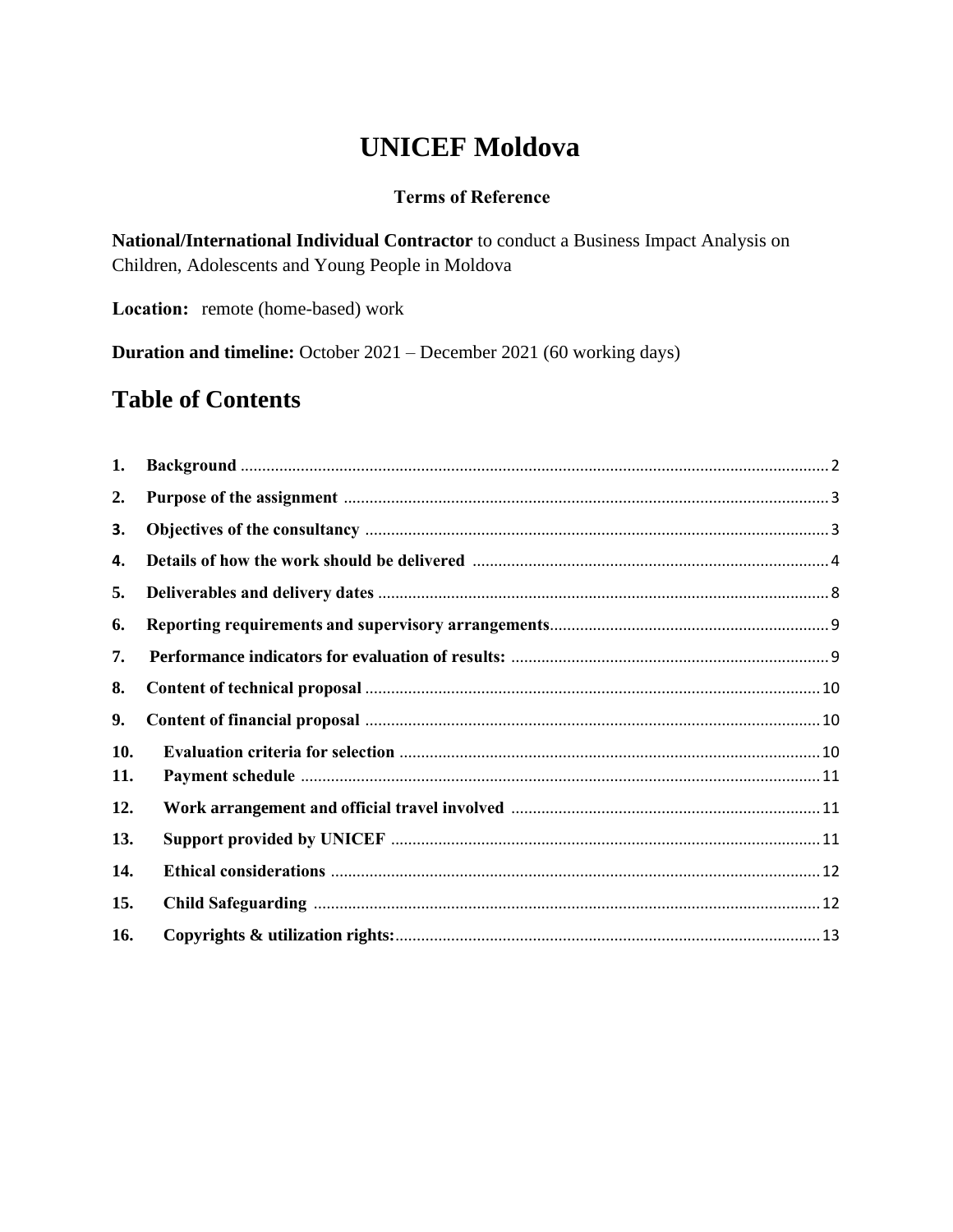#### <span id="page-1-0"></span>**1. Background**

Businesses interact with and impact the lives of children directly and indirectly, as consumers, family members of employees, young workers, future employees and business leaders. Children are a part of the communities and environments in which businesses operate. Through their policies, products, services, supply chains, manufacturing methods, marketing methods, distribution practices, environmental impacts and investments in local communities, businesses effect children in ways that are both positive and harmful.

Understanding the business sector as a key stakeholder – along with government, civil society and local communities – has implications for UNICEF's programme planning, design and implementation. The potential role, contribution and impact of the business sector with regard to child rights and wellbeing must be understood as part of the broader analysis of the situation of children in the country (SitAn) which underpins the development of the next Country Programme, to ensure that business engagement is an integral part of the UNICEF programme strategy. This is also in alignment with the global UNICEF strategy on Business 4 Results. Working with the business sector must be grounded in high-quality analysis of its impacts and of the opportunities present in the context of programme outcomes for children. This means that business engagement is not an intervention; it is a strategy that is integrated into programming efforts, if and when relevant. The benefits for business and their potential interest in working programmatically with UNICEF will ultimately depend on the value shared, the engagement modality, goals to be achieved, business capacity and interest in embracing and/or influencing change for children.

The business sector includes corporations – from micro-, small and medium-sized enterprises (MSMEs) to large multinationals, as well as governmental and non-governmental organizations working on issues and policies related to business, aggregators such as multi-stakeholder platforms and industry bodies, business leaders as influencers in their own right, and corporate foundations. The business sector is indispensable for maximizing progress for children and achieving the SDGs. The potential relevance of business must be mainstreamed into decisions on how to achieve results for children, with the necessary knowledge, skills and resources in place.

Circumstances, opportunities and risks for engaging with business vary from country to country. Country and stakeholder analysis will help determine, for example: issues affecting children in UNICEF Moldova's programmatic priority areas; the political context, strengths, and gaps in the enabling environment (including policy and legal frameworks); the status of business development, type of business and stakeholders, business size and their potential impact on positive outcomes for children; how working with existing business can support programmatic goals; and the capacity of the CO to engage with business.

As the new Country Programme cycle (2023-2027) approaches, there is a growing need to update the situation analysis and provide UNICEF and its partners with new, robust evidence on the situation of business impacts on children, adolescents and young people in the country, particularly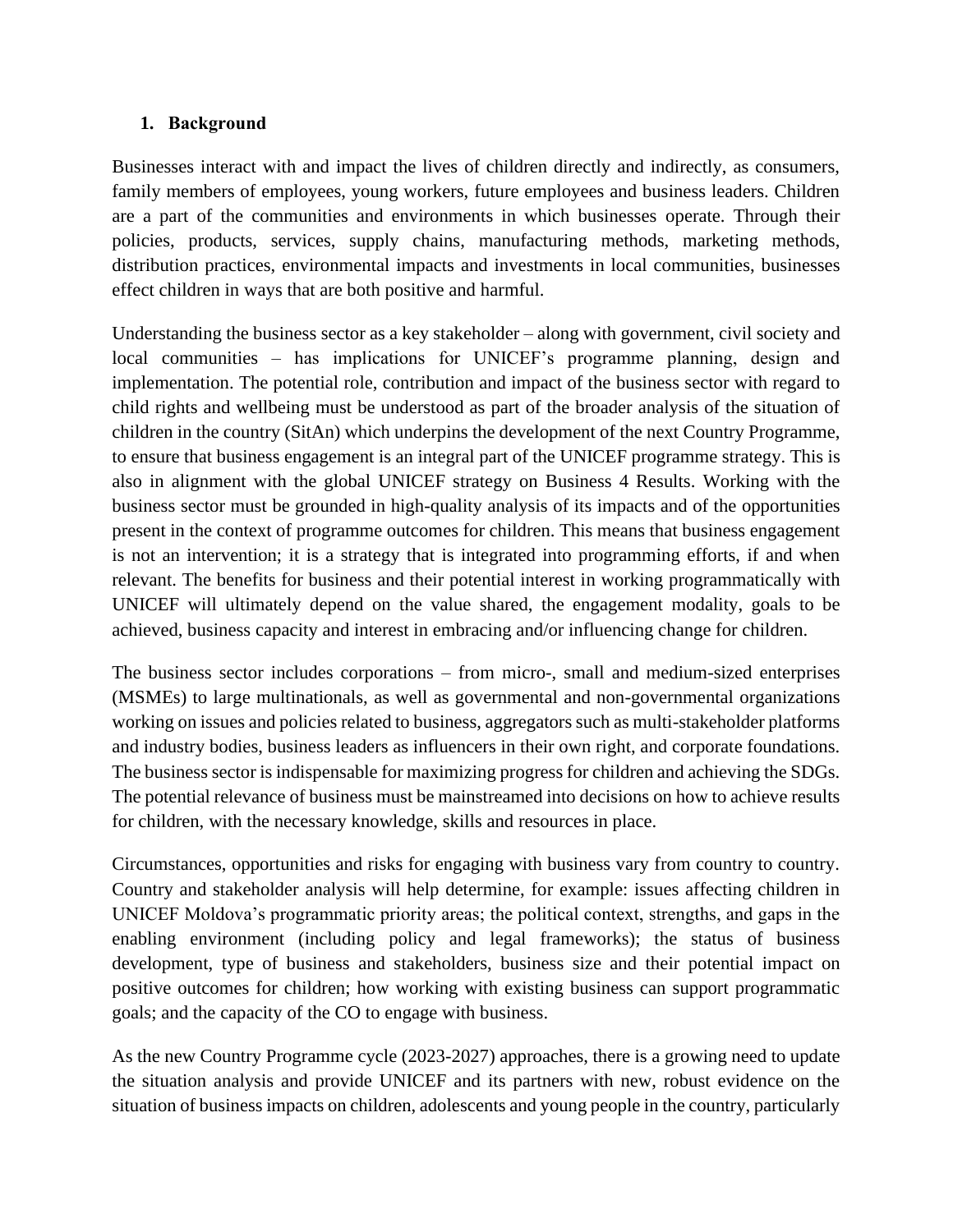the most vulnerable, to inform programme decisions and guide policy advocacy and partnership efforts, as well as to track progress of child rights implementation.

Currently, UNICEF Moldova has explored a limited number of possibilities of collaborating with the private sector, such as the UPSHIFT programme, aiming to engage private companies in local projects developed by youth.

In view of the above, UNICEF Moldova is seeking the services of an institutional contract / national or international consultancy to assess the impact of the business sector through a Business Impact Analysis (BIA) on the realization of children's rights, a mapping of the business landscape in Moldova, and key areas for integration of the private sector for the UNICEF Moldova 2023 – 2027 Country Programme.

# <span id="page-2-0"></span>**2. Purpose of the assignment**

The main purpose of this assignment is to conduct a Business Impact Analysis (BIA) to assess the impact of the Moldova business sector on children/adolescent/young people's rights. The analysis should examine firstly the key areas and sectors in the Moldova economy, and the potential and actual impacts that business in Moldova are having on children's rights, with a particular focus the most vulnerable children.

The BIA aims to highlight key positive and negative impacts of the business sector on children, adolescents and young people, to identify potential areas for accelerating business engagement and contribution to the rights and well-being of all children in Moldova, especially the most vulnerable. The analysis should map the structural determinants, bottlenecks and barriers and business options/opportunities that can be critical for achieving positive outcomes for children in Moldova. It should assess the role and motivation of business in addressing the problem(s) and their accountability and capacity to act. It should analyse the enabling environment, examining laws, policies and regulations on business to understand the incentives, gaps and constraints that significantly influence or determine business practices and their impact on children. Finally, the business ecosystem should be examined as part of a stakeholder analysis when mapping key business sectors, prominent companies and relevant business stakeholders (e.g. regulators, industry associations, chambers of commerce, government ministries and civil society organizations.) This will be important for understanding the pathways where UNICEF can influence individual businesses – and industry more widely – and for leveraging existing initiatives to achieve responsible business conduct for children.

# <span id="page-2-1"></span>**3. Objectives of the consultancy**

The main objectives of the consultancy to conduct a Business Impact Analysis on Children, Adolescents and Young People in Moldova are the following: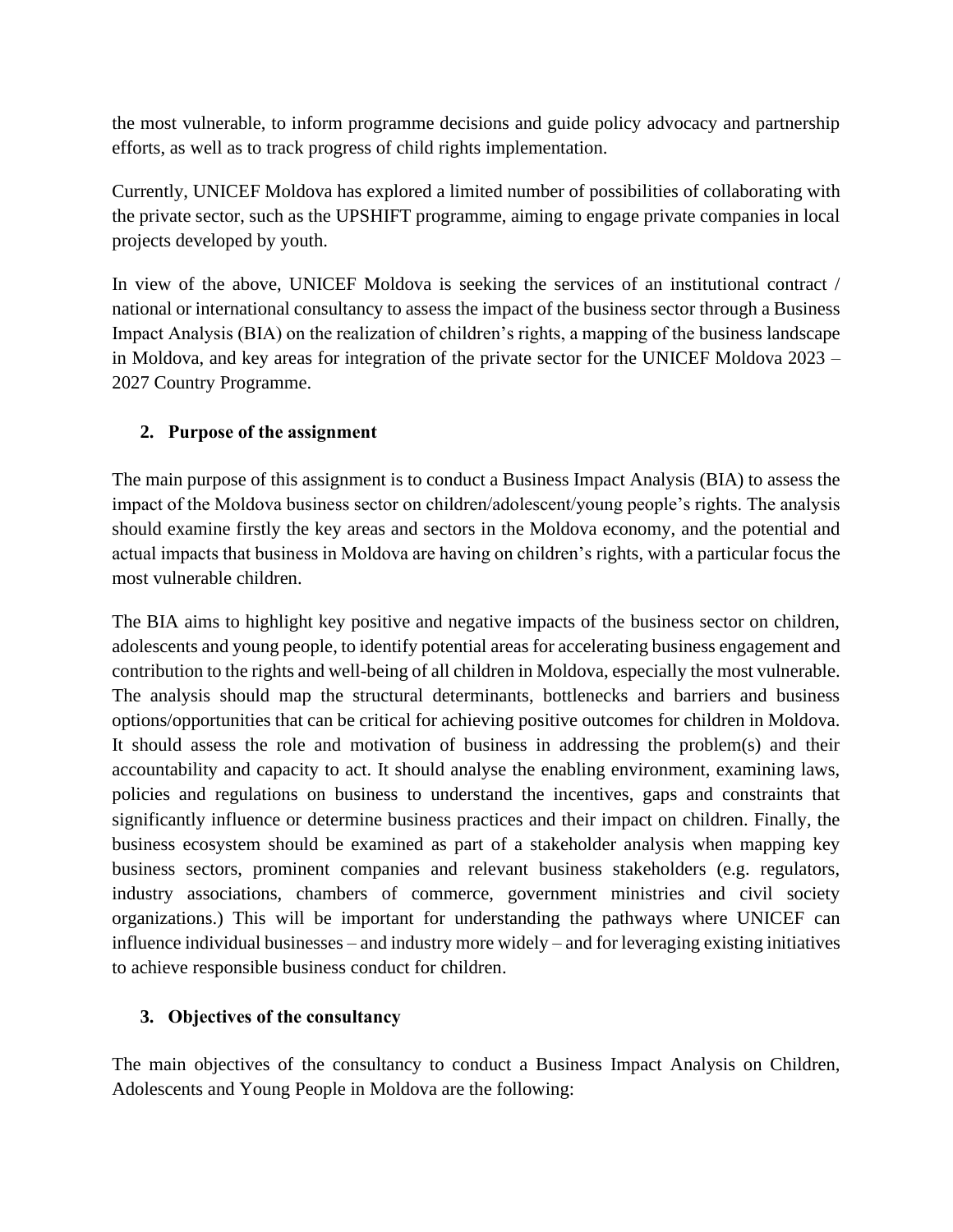- Conduct a diagnostic of the business sector in Moldova and examine the degree to which the business intersects with children's rights and is therefore a key stakeholder in addressing child rights deprivations.
- Assess the direct or indirect impact of business operations and practices on children's wellbeing and UNICEF's ability to achieve programmatic goals, and the influence of business or broader industry on determining national development plans or poverty reduction strategies
- Identify and analyse practices and activities of the business sector in Moldova that have a positive impact on the well-being of children, adolescents and young people, and indicate models that would allow the promotion and strengthening of such practices and activities.
- Analyse to what extent there is an enabling environment (i.e. laws, policies and regulations) in Moldova, to engage the business sector in the realization of the rights of all children, adolescents and young people, and analyse if and how child-and youth-friendly business policies are incentivized or embedded in national policies, laws, strategies, plans and budgets.
- Capture new or emerging areas of concern regarding business impact on children, adolescents and young people, such as COVID-19 response and recovery implications (unemployment, digitalization, online safety, mental health, etc.), environmental and climate issues, etc.
- Analyze business roles and motivations, their accountability and their capacity to act
- Assess the level of awareness of the business sector with regards to corporate responsibility, as well as the potential of working together with the private sector to improve children's rights in Moldova, particularly in areas of UNICEF's programme priorities.
- Identify pathways to influence individual businesses or industry for programme, policy, advocacy and fundraising.

# <span id="page-3-0"></span>**4. Details of how the work should be delivered**

The overall conceptual framework of the Business Impact Analysis is the *[Children's Rights and](https://www.unicef.org/csr/12.htm)  [Business Principles](https://www.unicef.org/csr/12.htm)<sup>1</sup>* issued by UNICEF, Save the Children [and UN Global Compact in 2012,](https://www.unicef.org/csr/12.htm) based on the UN Guiding Principles on Business and Human Rights, and relevant guidance issued by UNICEF since the adoption of the CRBPs<sup>2</sup>, as well as taking into account the Business 4 Results approach.

The consultancy will primarily rely on secondary data analysis, while limited primary data collection from major private sector representatives and associations (eg. European Business Association, AmCham, etc.) and other key informants may occur. This will specifically include:

• Online interviews with selected private sector representatives and business associations on existing trends and available opportunities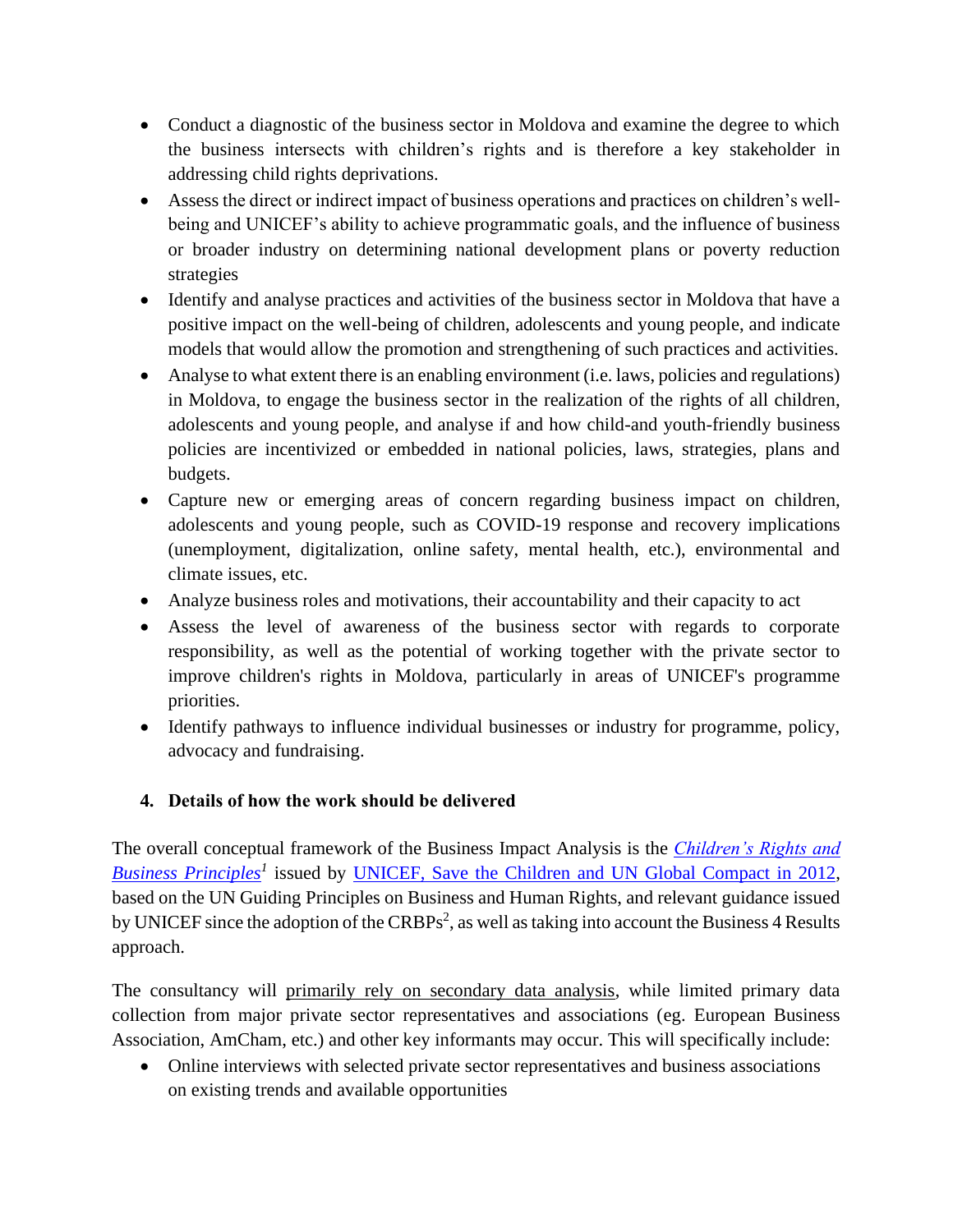- Desk review of existing nationally and internationally available data and evidence on selected topics published in studies, research, evaluation and survey reports
- Desk review of data, programme reports and analysis generated by UNICEF, including studies, research and evaluations.
- Desk review and comparative analysis of available legislation, policies, government strategies and budget allocation and analysis of relevant documents and practices in other countries.

The methodology for data collection and analysis and the process of documentation should enable the periodic update of the business impact analysis, and provide a baseline for future evaluation of progress and development. The consultancy shall collaborate closely with the expert team working on the analysis of the situation of children in the country (SitAn) which is conducted in parallel in order to achieve synergetic effects so that the BIA can be incorporated in the comprehensive SitAn.

The consultancy is required to propose a more precise methodology within the inception phase.

Within the assignment the consultants should be engaged in establishing a dialogue with all relevant stakeholders that can contribute to the business impact analysis development. This entire process of consultations will be supported by the UNICEF CO.

# **Inception phase:**

- Initial desk review to assess availability of data/ information
- Development of a final conceptual framework for the BIA and specific tools for data collection.
- Presentation of the conceptual framework and the tools to UNICEF to facilitate an indepth common understanding of the framework
- Presentation of an inception report, including finalized conceptual framework and methodology.

#### **Data collection and analysis:**

- Data collection, online interviews and in-depth desk-review of existing evidence regarding the role of the business sector in children's wellbeing, and the meaningful participation of children and adolescents should be collected and analysed.
- A series of interviews with leading companies and business associations
- Analysis of relevant national strategies and planning documents, policies and budgets.
- Secondary analysis of available data/information.

#### **Reporting:**

- Development of draft reports comprehensive Business Impact Analysis
- Development of final, comprehensive report for internal use,
- Development of a user, and business-friendly, summary document for public distribution.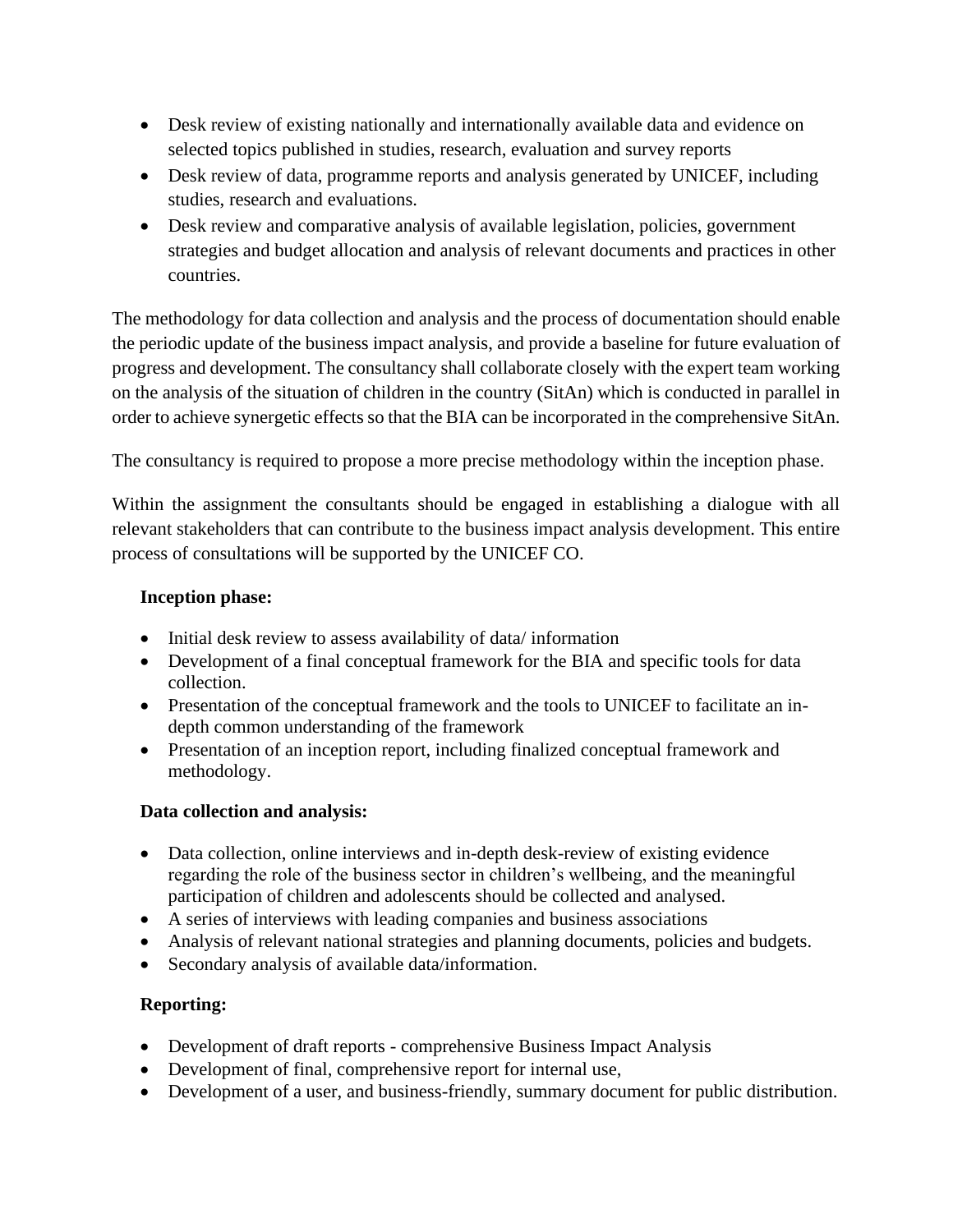# **Key questions to guide the analysis:**

| <b>Causality</b>   | Do business operations and practices have a major impact                                                                    |  |  |  |  |  |
|--------------------|-----------------------------------------------------------------------------------------------------------------------------|--|--|--|--|--|
| analysis           | (directly or indirectly) on children's rights and well-being (e.g.                                                          |  |  |  |  |  |
|                    | employment practices)?                                                                                                      |  |  |  |  |  |
|                    | How do the main goods, consumer products and services that<br>are produced by business have an impact on women, children    |  |  |  |  |  |
|                    | and adolescents, both positively and negatively? Does this                                                                  |  |  |  |  |  |
|                    | differ depending on children's gender, disability, ethnicity, or                                                            |  |  |  |  |  |
|                    | socioeconomic bracket?                                                                                                      |  |  |  |  |  |
|                    | Is there a shortfall for a product or service that could contribute                                                         |  |  |  |  |  |
|                    | to the welfare of vulnerable population groups where the                                                                    |  |  |  |  |  |
|                    | private sector could play a role?                                                                                           |  |  |  |  |  |
|                    | Is there a part of the country where children are more                                                                      |  |  |  |  |  |
|                    | vulnerable due to a strong presence of a company, sector or                                                                 |  |  |  |  |  |
|                    | industry?                                                                                                                   |  |  |  |  |  |
|                    | Are educational, health or other services relevant for children,<br>$\bullet$                                               |  |  |  |  |  |
|                    | provided by the private sector in the country?                                                                              |  |  |  |  |  |
|                    | Are businesses providing products and services that put<br>٠<br>children at risk?                                           |  |  |  |  |  |
|                    | Are children part of the workforce / Is there child labor in the<br>$\bullet$                                               |  |  |  |  |  |
|                    | country?                                                                                                                    |  |  |  |  |  |
| Role pattern       | How do child rights deprivations, derived from business<br>$\bullet$                                                        |  |  |  |  |  |
| and capacity       | practices, actions or inactions manifest themselves in the                                                                  |  |  |  |  |  |
| analysis           | country?                                                                                                                    |  |  |  |  |  |
|                    | What types/sectors of business cause these deprivations?                                                                    |  |  |  |  |  |
|                    | What role do businesses play in the identified deprivation? Can                                                             |  |  |  |  |  |
|                    | businesses do something to help solve the identified issue?<br>How can business help to solve child deprivations other than |  |  |  |  |  |
|                    | $\bullet$<br>those resulting from business activities?                                                                      |  |  |  |  |  |
|                    | Do businesses provide a child-friendly lens to their work?                                                                  |  |  |  |  |  |
|                    | Do businesses provide a child-friendly lens in their                                                                        |  |  |  |  |  |
|                    | management of staff and related workplace policies?                                                                         |  |  |  |  |  |
|                    | Are businesses partnering/providing needed skills and                                                                       |  |  |  |  |  |
|                    | employment to young people, including the most vulnerable                                                                   |  |  |  |  |  |
|                    | (young people with disabilities, Roma, etc.)?                                                                               |  |  |  |  |  |
|                    | Can business and business leaders proactively engage in policy                                                              |  |  |  |  |  |
|                    | and public advocacy on a variety of human rights and                                                                        |  |  |  |  |  |
|                    | environment related issues?                                                                                                 |  |  |  |  |  |
|                    | Do businesses have the knowledge, skills and resources in                                                                   |  |  |  |  |  |
|                    | solving the identified issue?                                                                                               |  |  |  |  |  |
| <b>Stakeholder</b> | What is the size, structure and composition (microbusiness,                                                                 |  |  |  |  |  |
| analysis           | SMEs, larger corporations) of the private sector in the                                                                     |  |  |  |  |  |
|                    | economy? What is the weight of the formal vs informal                                                                       |  |  |  |  |  |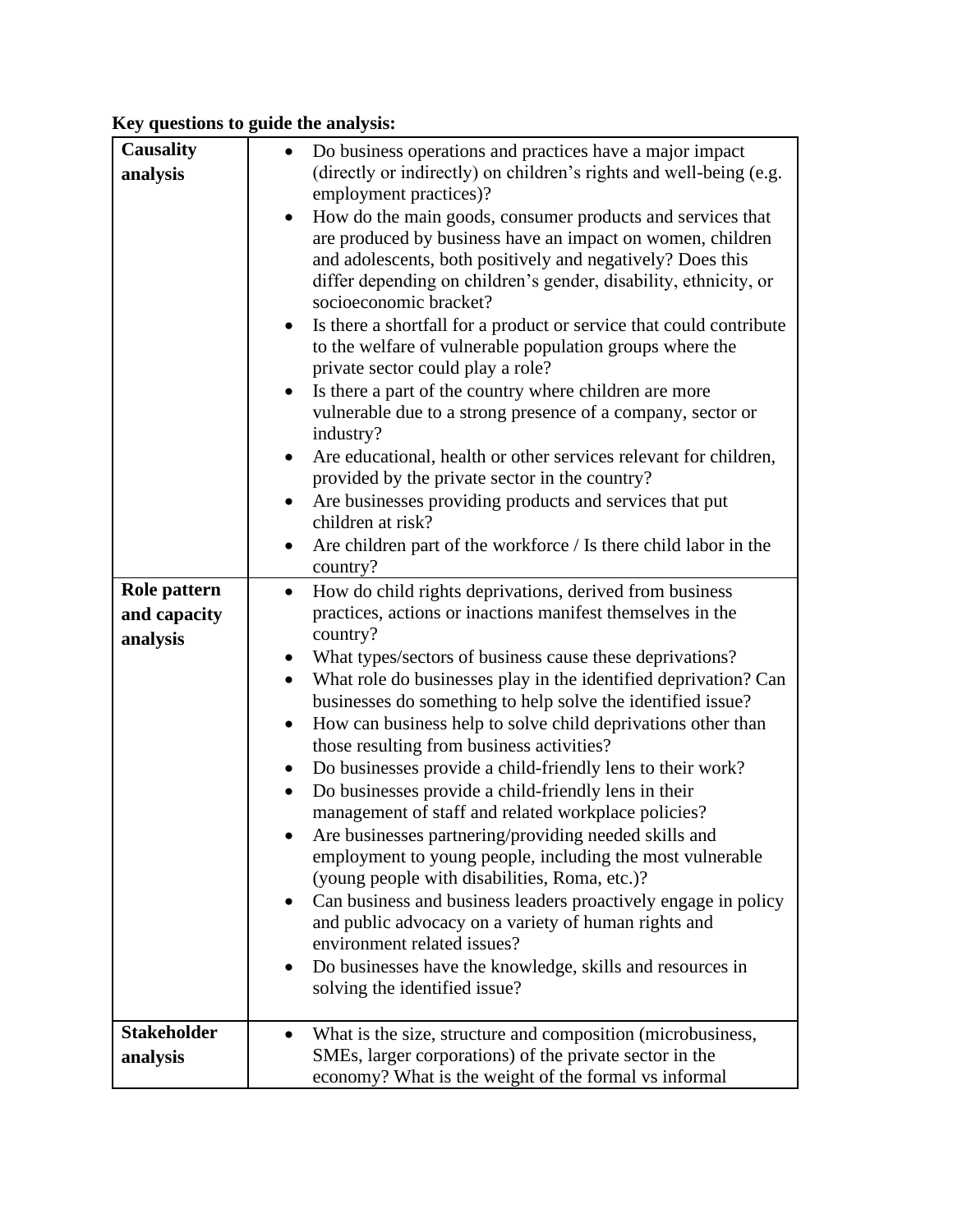|                 | economy? What is the workforce distribution and composition                 |  |  |  |  |  |
|-----------------|-----------------------------------------------------------------------------|--|--|--|--|--|
|                 | (formal/informal, by sector, by gender)?                                    |  |  |  |  |  |
|                 | What are the key business sectors, major companies, business                |  |  |  |  |  |
|                 | associations, business networks and other relevant stakeholders             |  |  |  |  |  |
|                 | operating in the business space? What is their location?                    |  |  |  |  |  |
|                 | What is the performance and relevance of these businesses                   |  |  |  |  |  |
|                 | sectors in relation to realizing children's and women's rights              |  |  |  |  |  |
|                 | (e.g. impacts on working parents, youth workers, child labour,              |  |  |  |  |  |
|                 | marketing towards children, impacts of products, to the                     |  |  |  |  |  |
|                 | community, to the environment)?                                             |  |  |  |  |  |
|                 | How could these identified business sectors contribute to                   |  |  |  |  |  |
|                 | children wellbeing?                                                         |  |  |  |  |  |
|                 | What are the key associations/civil society/other stakeholders<br>$\bullet$ |  |  |  |  |  |
|                 | that work on children's rights and business which can be                    |  |  |  |  |  |
|                 | instrumental in UNICEF's work with business?                                |  |  |  |  |  |
|                 |                                                                             |  |  |  |  |  |
|                 | Are there businesses functioning on regional or international               |  |  |  |  |  |
|                 | level which could be the subject of UNICEF multi-county                     |  |  |  |  |  |
|                 | initiatives or where policies and initiatives at the international          |  |  |  |  |  |
|                 | level could be implemented locally?                                         |  |  |  |  |  |
|                 | What role has the business sector played in the COVID-19                    |  |  |  |  |  |
|                 | response that may also have an impact on children's rights?                 |  |  |  |  |  |
| Analysis of the | Does the government promote, regulate, engage or legislate<br>$\bullet$     |  |  |  |  |  |
| enabling        | business and their social and environmental impact?                         |  |  |  |  |  |
| environment     | What regulations exist, and what are the gaps in regulations?<br>$\bullet$  |  |  |  |  |  |
|                 | For instance, has the government signed and ratified relevant               |  |  |  |  |  |
|                 | international children's rights legal instruments? What other               |  |  |  |  |  |
|                 | relevant children's rights standards and initiatives has the                |  |  |  |  |  |
|                 | government signed, engaged with or otherwise endorsed?                      |  |  |  |  |  |
|                 | What is the policy of the government with respect to strategic              |  |  |  |  |  |
|                 | industries?                                                                 |  |  |  |  |  |
|                 | Is there a law/regulation requiring companies to conduct                    |  |  |  |  |  |
|                 | human rights due diligence processes (public companies,                     |  |  |  |  |  |
|                 | general or in a specific sector?)                                           |  |  |  |  |  |
|                 | What are the power relations between business and government                |  |  |  |  |  |
|                 | leaders in terms of influence on society?                                   |  |  |  |  |  |
|                 | What requirements are in place for officials to consider impacts            |  |  |  |  |  |
|                 | on children's rights in engaging in commercial relations or                 |  |  |  |  |  |
|                 | supporting or investing in business activity with public funds?             |  |  |  |  |  |
|                 | When involving the private sector in the provision of essential             |  |  |  |  |  |
|                 | services for children, what legal and administrative frameworks             |  |  |  |  |  |
|                 | ensure the ongoing accessibility, affordability, equity, and                |  |  |  |  |  |
|                 | quality of services provided?                                               |  |  |  |  |  |
|                 | What sustainability initiatives exist for business to ensure                |  |  |  |  |  |
|                 | child/adolescents rights fulfilment?                                        |  |  |  |  |  |
|                 |                                                                             |  |  |  |  |  |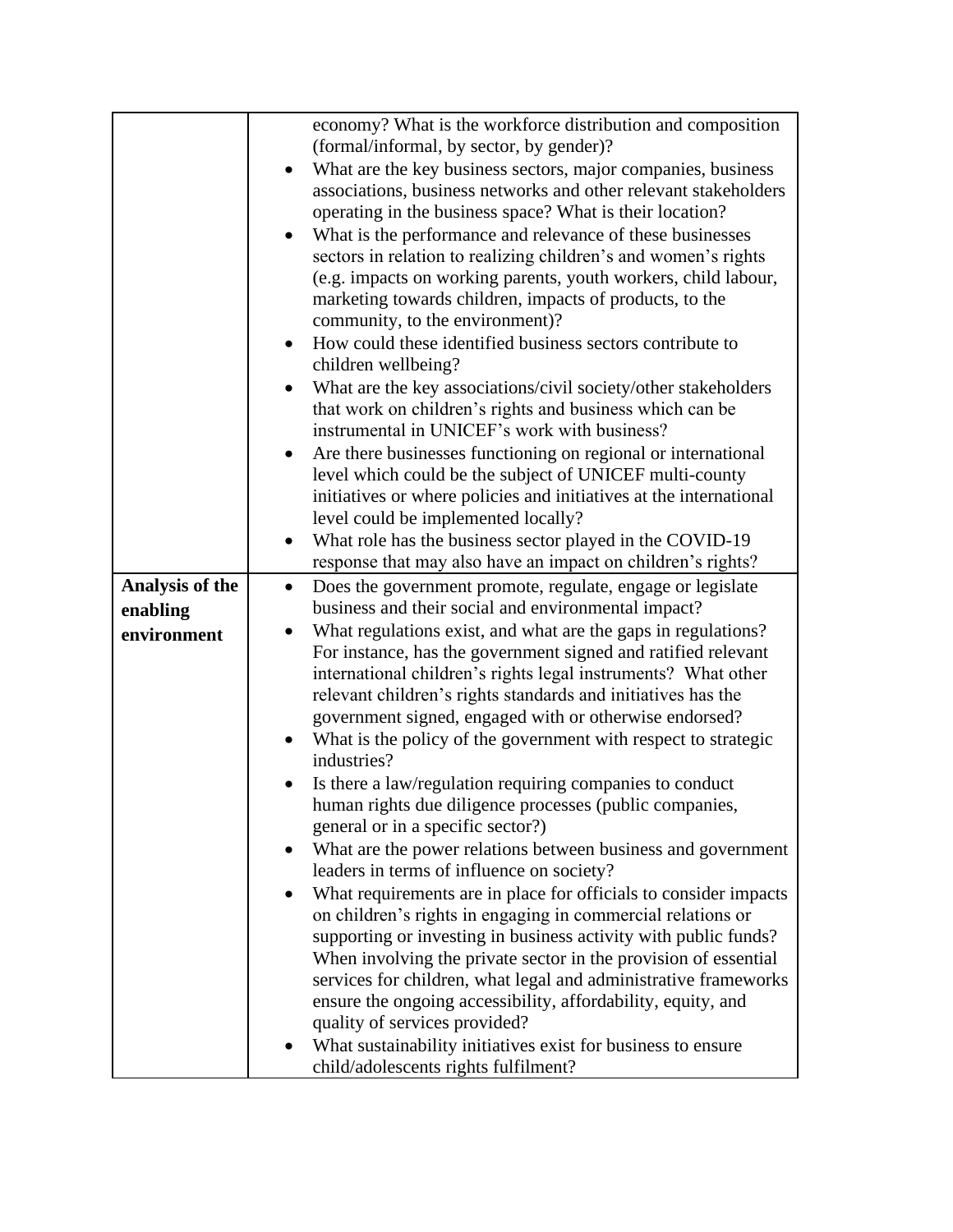|                                                           | • Are there examples of sector-wide<br>agreements/policies/alignment on social issues within business<br>(not imposed by Governments)? Are there specialized<br>groups/organization managing this knowledge?<br>Are there specific initiatives in the private sector on the<br>$\bullet$<br>implementation of the Sustainable Development Goals that<br>may have an impact on children's rights? Could these be an<br>entry point for UNICEF engagement with business?<br>Which regulations may influence the behavior of Moldova's<br>businesses? |
|-----------------------------------------------------------|----------------------------------------------------------------------------------------------------------------------------------------------------------------------------------------------------------------------------------------------------------------------------------------------------------------------------------------------------------------------------------------------------------------------------------------------------------------------------------------------------------------------------------------------------|
| <b>Relevance for</b><br>Moldova's<br>country<br>programme | In view of the upcoming Country Programme Document, what<br>are possible pathways for UNICEF Moldova to work on and<br>with business or industries to achieve better results for<br>children?<br>What are some of the priority areas where the business sector<br>would be particularly relevant?                                                                                                                                                                                                                                                  |

# <span id="page-7-0"></span>**5. Deliverables and delivery dates**

The consultant is expected to produce and submit the following deliverables:

- BIA inception report, including a slide deck with key information
- Preliminary report on key findings and conclusions: up to 30 pages
- Draft BIA report
- Comprehensive BIA report up to 30 pages
- A user, and business-friendly, summary document for public distribution: ca. 5 pages
- Power point presentation of key findings
- Final BIA reports (Comprehensive and Summary).

In addition, for the purpose of reviewing, discussing and validating submitted materials, consultants will be requested to deliver power point presentations to UNICEF and other partners relevant for conducting the Business Impact Analysis. Therefore, a total of two presentations are expected (on Inception report and on Draft Report BIA report/validation presentation).

Inputs on submitted inception and draft reports provided by UNICEF and other stakeholders should be addressed in the process and final documents.

All submissions should be electronic. All materials submitted to UNICEF should be delivered in English.

The consultant may be requested to present the results on the study at the UNICEF-supported events with local stakeholders

The work is expected to be carried out within the period October 2021 – December 2021.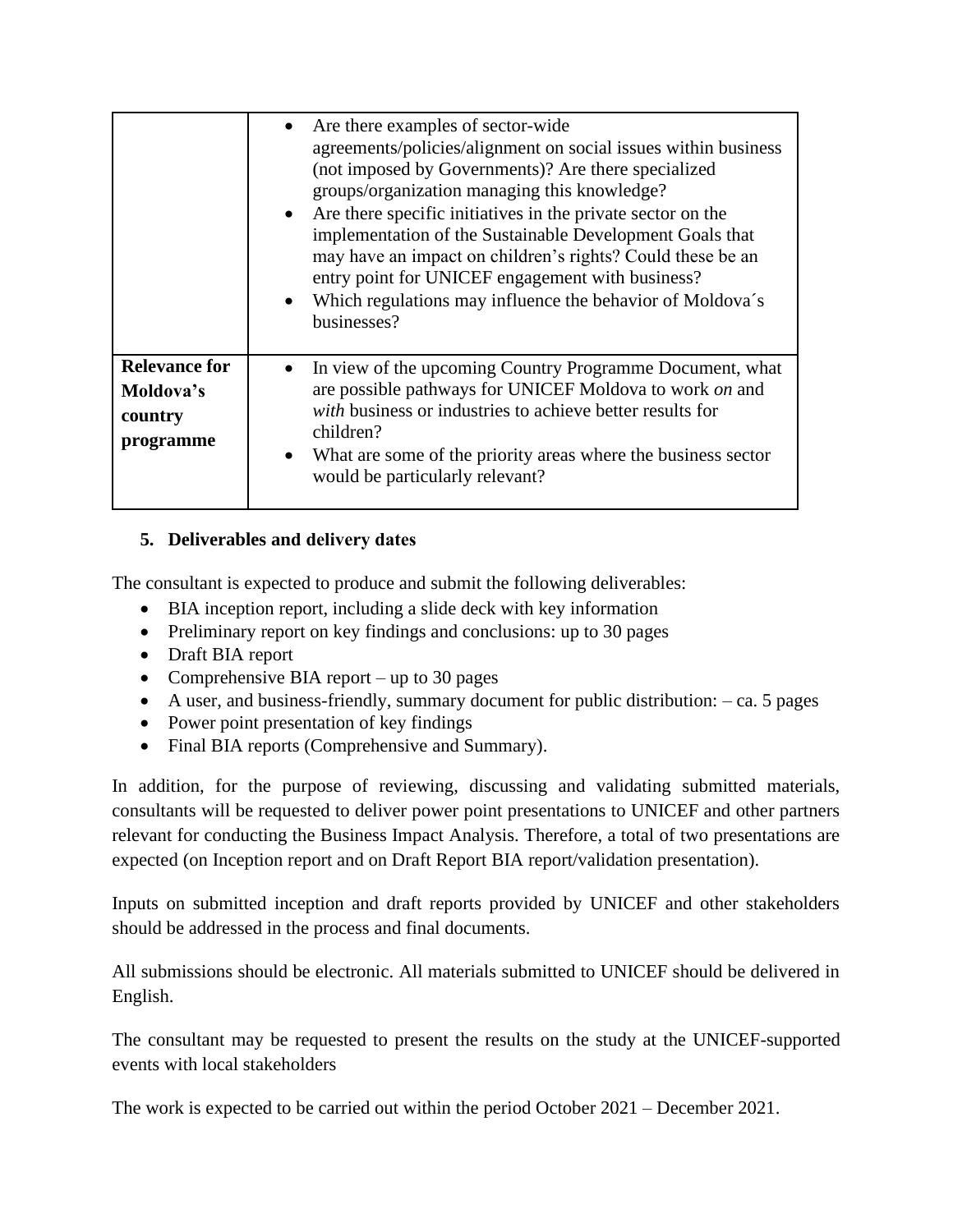Up to 60 consultancy working days are estimated for this assignment with the following estimated share of days:

- Inception Phase up to 10 working days
- Data Collection Phase up to 30 working days
- Analysis and Reporting Phase, including validation presentation up to 20 working days

The consultant is expected to produce and submit the following deliverables:

- BIA inception report, including a slide deck with key information and power point presentation – until 15/10/2021;
- Draft BIA reports until  $15/11/2021$ ;
- Comprehensive BIA report for UNICEF's internal usage up to 30 pages
- Summary BIA Report– ca. 5 pages
- Power point presentation of key findings
- Final BIA reports (Comprehensive and Summary) until  $15/12/2021$ .

<span id="page-8-0"></span>*\* Exact deadlines will be mutually agreed upon contract signature.*

#### **6. Reporting requirements and supervisory arrangements**

The contractor will report to UNICEF Moldova Communication Officer, who will regularly communicate with the contractor and provide feedback and guidance on his/her performance and all other necessary support so to achieve objectives of the consultancy, as well as remain aware of any upcoming issues related to contractor's performance and quality of work.  

The contractor is expected to develop monthly workplans and submit monthly reports (Microsoft Word format) in English.

#### <span id="page-8-1"></span>**7. Performance indicators for evaluation of results:**

The performance of work will be evaluated based on the following indicators:

- Completion of tasks specified in ToR;
- Compliance with the established deadlines for submission of deliverables;
- Ouality of work;
- Flexibility in responding to the needs of the organization;
- Initiative and creativity in delivering the results.
- Qualifications and experience

#### **Qualification and Experience**

#### **Background**

• Recognized researcher with proven experience in business and policy analysis, corporate responsibility, corporate governance or business and human rights issues.

#### **Education**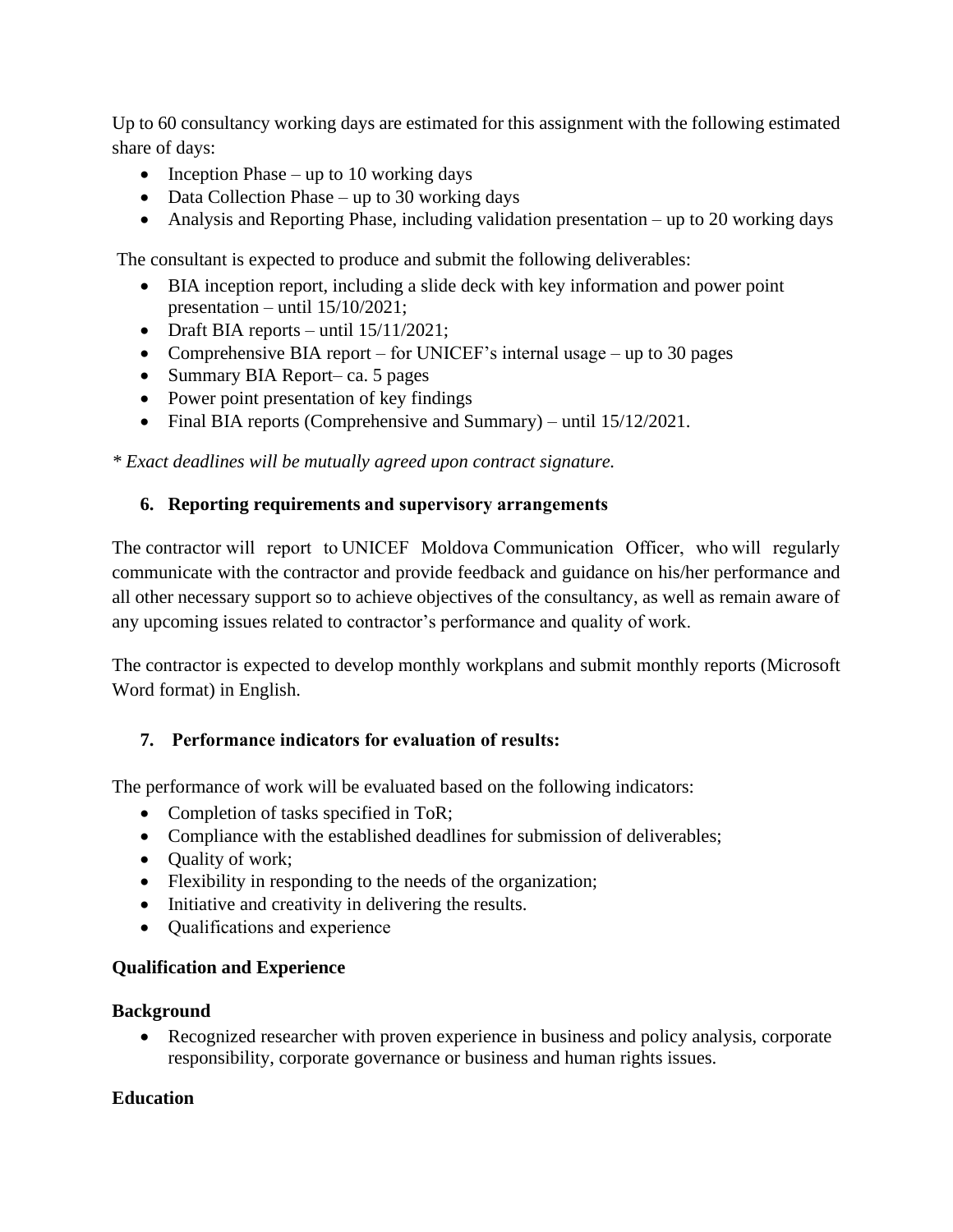• Advanced degree in social sciences or related fields relevant for the assignment.

# **Expertise and skills**

- Strong analytical skills references to previous work or institutions;
- Good knowledge of private sector analysis, statistics, corporate responsibility and responsible business conduct, human rights, the development agenda, gender and equity issues;
- Good understanding of the business environment in Moldova and in the region
- Previous experience with UNICEF is an advantage;
- At least 3 years of relevant experience in development of analytical reports and policy documents related to business analysis, corporate social responsibility, etc;
- Proven experience in quantitative and qualitative data analysis, policy (and finance) analysis and report preparation;
- Experience in facilitating consultations with business and government representatives and other stakeholders;
- Fluency in English and Romanian or Russian;
- Excellent writing and presentation skills.

# <span id="page-9-0"></span>**8. Content of technical proposal**

- Curriculum Vitae;
- Cover Letter, outlining relevant experience with similar type of assignments (max 300) words).
- Annex:
- Short sample or links to related work previously conducted by the consultant;
- Relevant academic credentials (diplomas, certificates).

# <span id="page-9-1"></span>**9. Content of financial proposal**

The financial proposal shall specify an all-inclusive daily fee in USD requested for the tasks described in the present ToR, based on the full-time work schedule envisaged. The payments will be rendered after approval of deliverables reflected in the contract and in line with the arrangements outlined in 'Payment Schedule' para.

The final selection will be based on the principle of "best value for money" i.e. achieving desired outcome at lowest possible fee. If not provided by ToR, UNICEF will not reimburse costs not directly related to the assignment. This contract does not allow payment of medical insurance, taxes and sick leave.

# <span id="page-9-2"></span>**10. Evaluation criteria for selection**

The specialist is expected to reflect in the application the qualifications/ knowledge/ experience related to the qualifications and tasks above. Evaluation will be performed through a desk review of applications. The selection will be based on the principle of best value for money among the technically qualified candidates.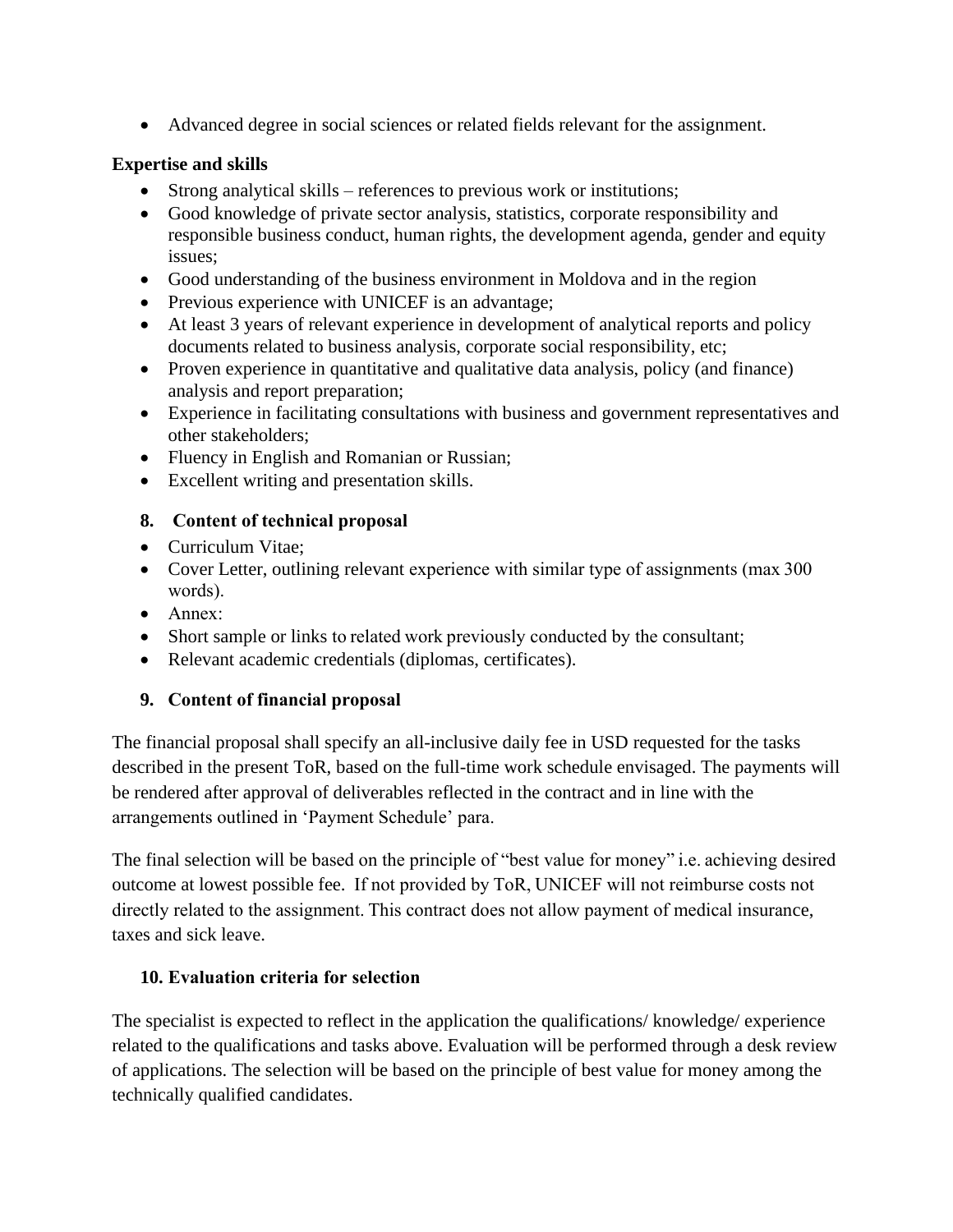The total amount of points to be allocated for the price component is 30. The maximum number of points (30) will be allotted to the lowest price proposal of a technically qualified offer. Points for other offers will be calculated as Points  $(x) =$  (lowest offer/ offer x)  $*$  30.

The selection process is aimed at selecting the applicant who obtains the highest cumulative score (technical evaluation + financial offer evaluation points) following "best value for money" principle.

# <span id="page-10-0"></span>**11. Payment schedule**

The payments will be rendered as per the agreed fee after approval of deliverables reflected in the contract and in line with the below schedule.

All deliverables must be timely submitted, in line with the agreed timelines and approved in writing by UNICEF before payment is done. UNICEF reserves the right to withhold all or a portion of payment if performance is unsatisfactory, if work/outputs are incomplete, not delivered for failure to meet deadlines. 

| <b>Deliverable</b>                               | <b>Working</b> | Timeline*   | <b>Proportion of</b> |
|--------------------------------------------------|----------------|-------------|----------------------|
| (delivered according to the timeline agreed upon | days           |             | payment              |
| with UNICEF)                                     |                |             |                      |
| BIA inception report, including a slide deck     | 10             | 15 October  | 20%                  |
| with key information and power point             |                | 2021        |                      |
| presentation                                     |                |             |                      |
| Draft BIA reports                                | 30             | 15 November | 30%                  |
| Comprehensive BIA report – for UNICEF's          |                | 2021        |                      |
| internal usage $-$ up to 30 pages                |                |             |                      |
| Summary BIA Report – cca. 5 pages                | 20             | 15 December | 50%                  |
| Power point presentation of key findings         |                | 2021        |                      |
| Final BIA reports (Comprehensive and             |                |             |                      |
| Summary)                                         |                |             |                      |

<span id="page-10-1"></span>*\* Exact timeliness will be reflected in the contract.*

# **12. Work arrangement and official travel involved**

<span id="page-10-2"></span>The contract implies remote/home-based work.

# **13. Support provided by UNICEF**

The specialist will receive policy papers, rules, regulations and other information materials necessary for performing the required tasks.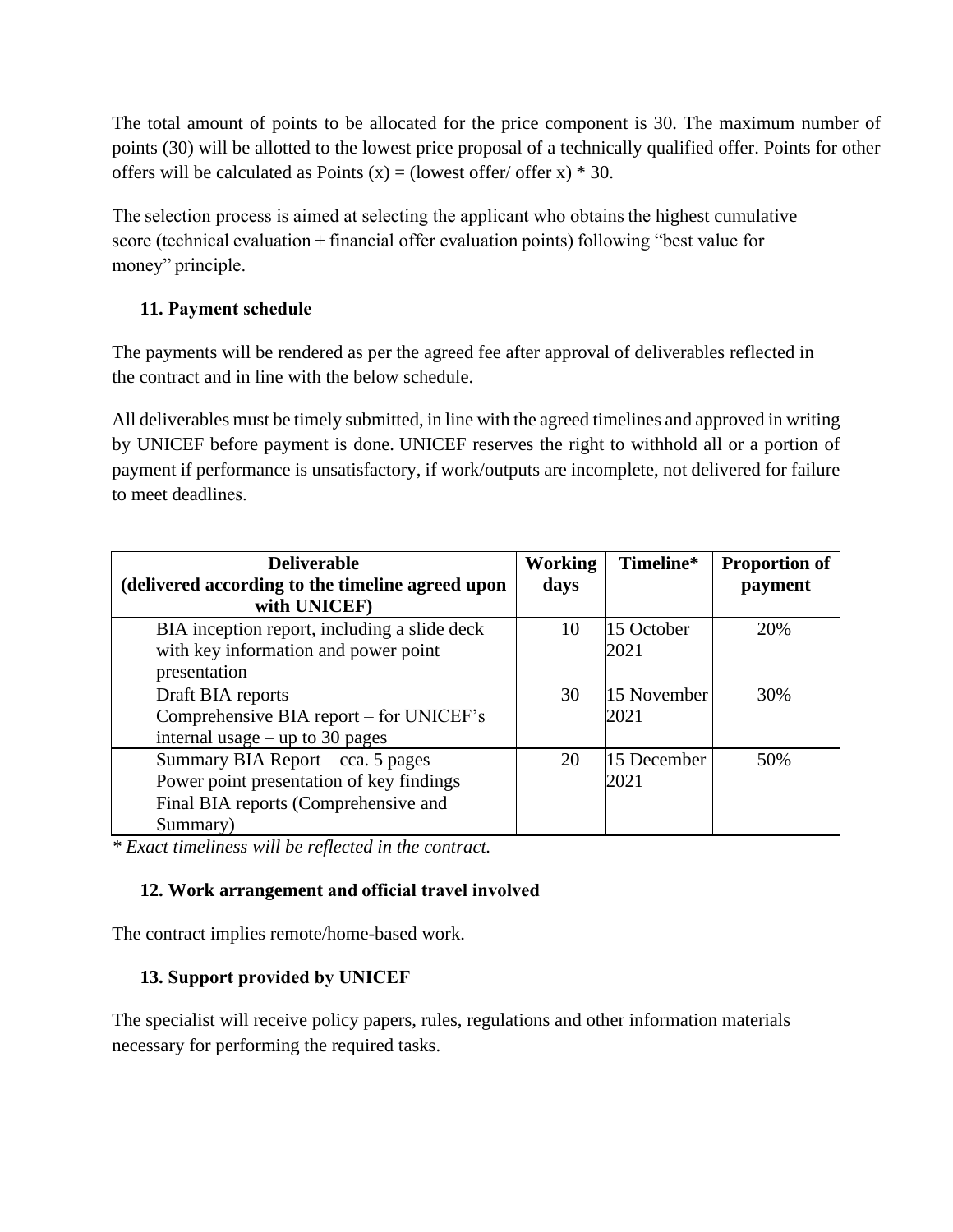#### <span id="page-11-0"></span>**14. Ethical considerations**

The Contractor will ensure that the process is in line with the United Nations Evaluation Group (UNEG) Ethical Guidelines7. The Contractor should be sensitive to beliefs, manners and customs and act with integrity and honesty while interacting with stakeholders and beneficiaries. Furthermore, the Contractor should protect the anonymity and confidentiality of individual information. All participants should be informed about the context and purpose of the Assessment, as well as about the confidentiality of the information shared. The Contractor is allowed to use documents and information provided only for the tasks related to these terms of reference.

As per the DHR PROCEDURE ON [CONTRACTORS AND INDIVIDUAL CONTRACTORS,](https://unicef.sharepoint.com/sites/portals/RF/Regulatory%20Framework%20Library/DHR%20Procedure%20on%20Consultants%20-%20DHR_PROCEDURE_2018_005.pdf) together with the Notification letter, the contractor will be sent th[e link on Agora](https://agora.unicef.org/course/view.php?id=15620)containing UNICEF policies on Prohibiting and Combatting Fraud and Corruption; Prohibition of discrimination, harassment, sexual harassment and abuse of authority and other relevant policies for their information and acknowledgment. The selected candidate must complete the applicable mandatory online courses on UNICEF's learning platform prior to signature of contract.  All certificates should be presented as part of the contract.

### <span id="page-11-1"></span>**15. Child Safeguarding**

Is this project/assignment considered as ["Elevated Risk Role"](https://unicef.sharepoint.com/sites/DHR-ChildSafeguarding/DocumentLibrary1/Guidance%20on%20Identifying%20Elevated%20Risk%20Roles_finalversion.pdf?CT=1590792470221&OR=ItemsView) from a child safeguarding perspective?   

YES NO If YES, check all that apply:

Direct contact role **EVES** NO

If yes, please indicate the number of hours/months of direct interpersonal contact with children, or work in their immediately physical proximity, with limited supervision by a more senior member of personnel: 

Child data role                    YES     NO                          

If yes, please indicate the number of hours/months of manipulating or transmitting personalidentifiable information of children (name, national ID, location data, photos):

More information is available in the [Child Safeguarding SharePoint](https://unicef.sharepoint.com/sites/DHR-ChildSafeguarding/SitePages/Amendments-to-the-Recruitment-Guidance.aspx) and [Child Safeguarding FAQs](https://unicef.sharepoint.com/sites/DHR-ChildSafeguarding/DocumentLibrary1/Child%20Safeguarding%20FAQs%20and%20Updates%20Dec%202020.pdf)  [and Updates](https://unicef.sharepoint.com/sites/DHR-ChildSafeguarding/DocumentLibrary1/Child%20Safeguarding%20FAQs%20and%20Updates%20Dec%202020.pdf)